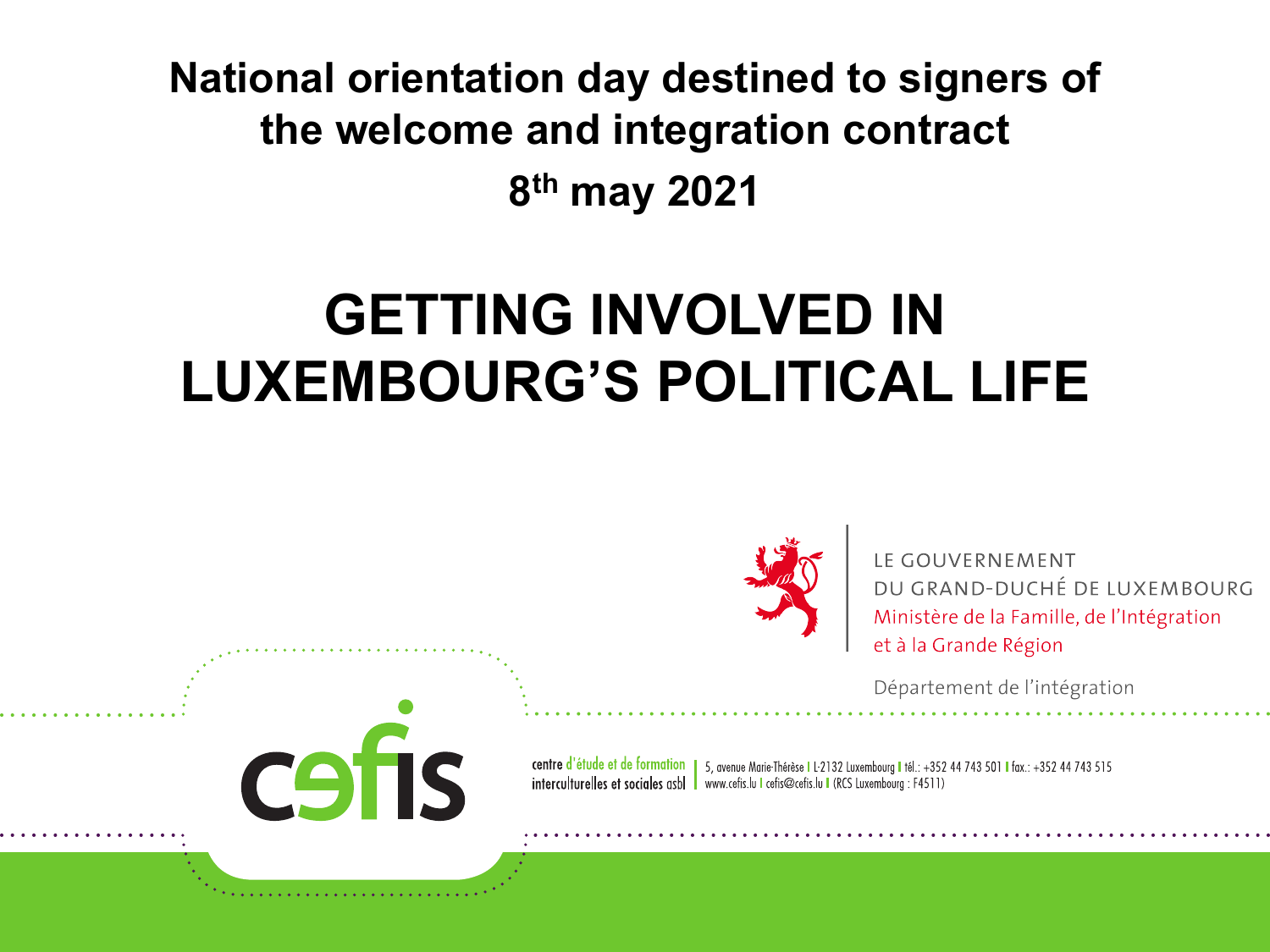## **Luxembourg's political system**

## **Two decision making levels in Luxembourg**

- 1) State (Grand-Duke, government, Ministries, public administrations, etc.)
- 2) Municipalities: 102. Only decentralized institution

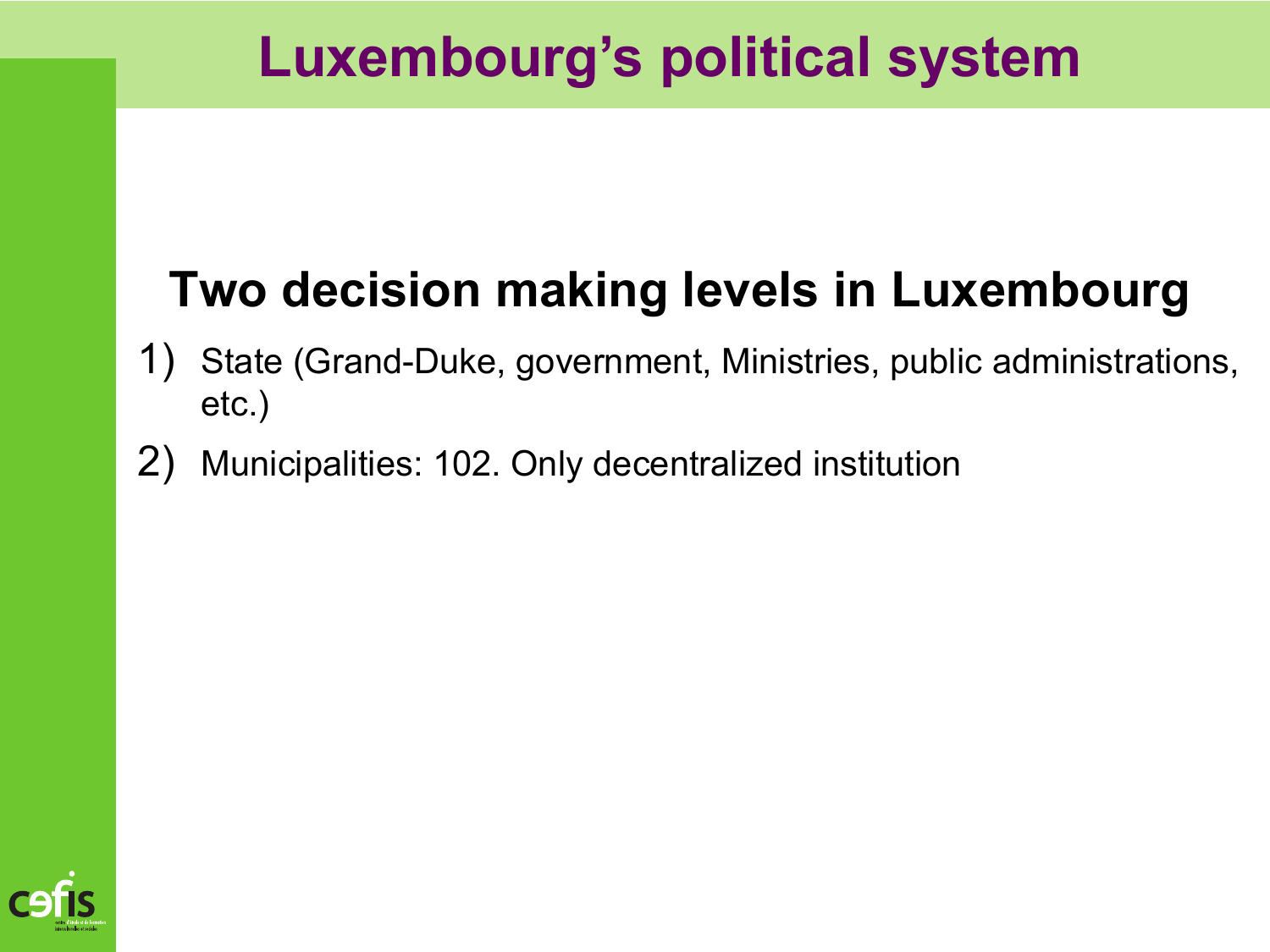## **Luxembourg's political system**

### **3 election levels :**

• **Legislative (national) elections : 60 deputies forming the national Parliament**

 $\rightarrow$  Only Luxembourgish nationals allowed to vote

• **Municipal elections : 1.120 local representatives**

 $\rightarrow$  Luxembourgish nationals electing as well ass non-Luxembourgish nationals registered on the electoral register

- **European elections : 6 Luxembourgish deputies representing the Grand-Duchy at the European level**
	- $\rightarrow$  Luxembourgish nationals as well as residents from an EU state registered on the electoral register

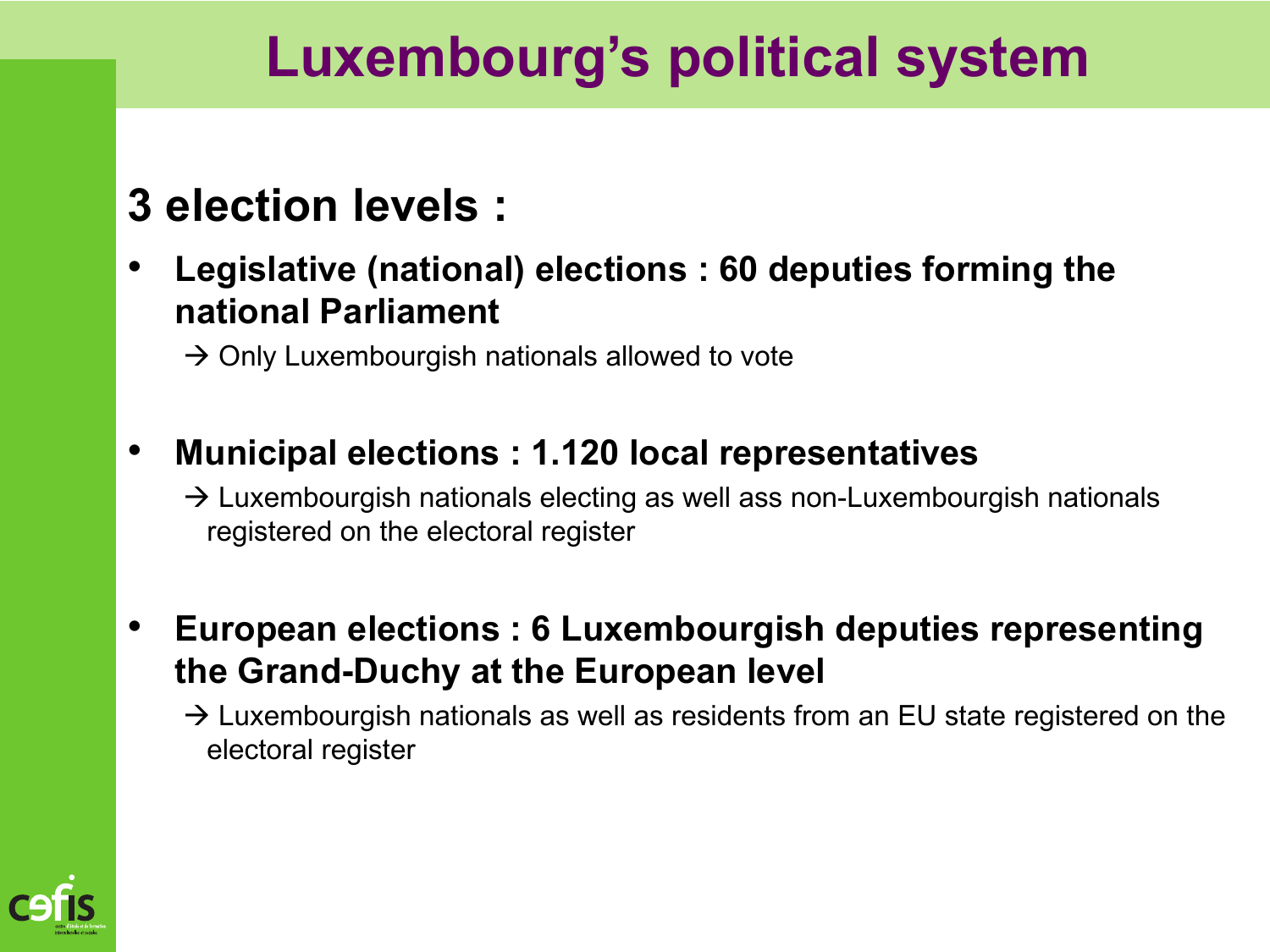## **Electoral system**

### **Some general considerations**

### **Mandatory Vote**

For all registered voters on the electoral list (Article 89 of the Electoral Law)

### **Some exceptions**

- The voters who are 75 years of age or more
- The voters who live in a municipality other than the one where they are called upon to vote

### **In case of incapacity**

- Excuse: mail to the Attorney General/state prosecutor (Procureur d'Etat) specifying the reasons for non-participation and providing the justifications
- Before the elections, postal vote

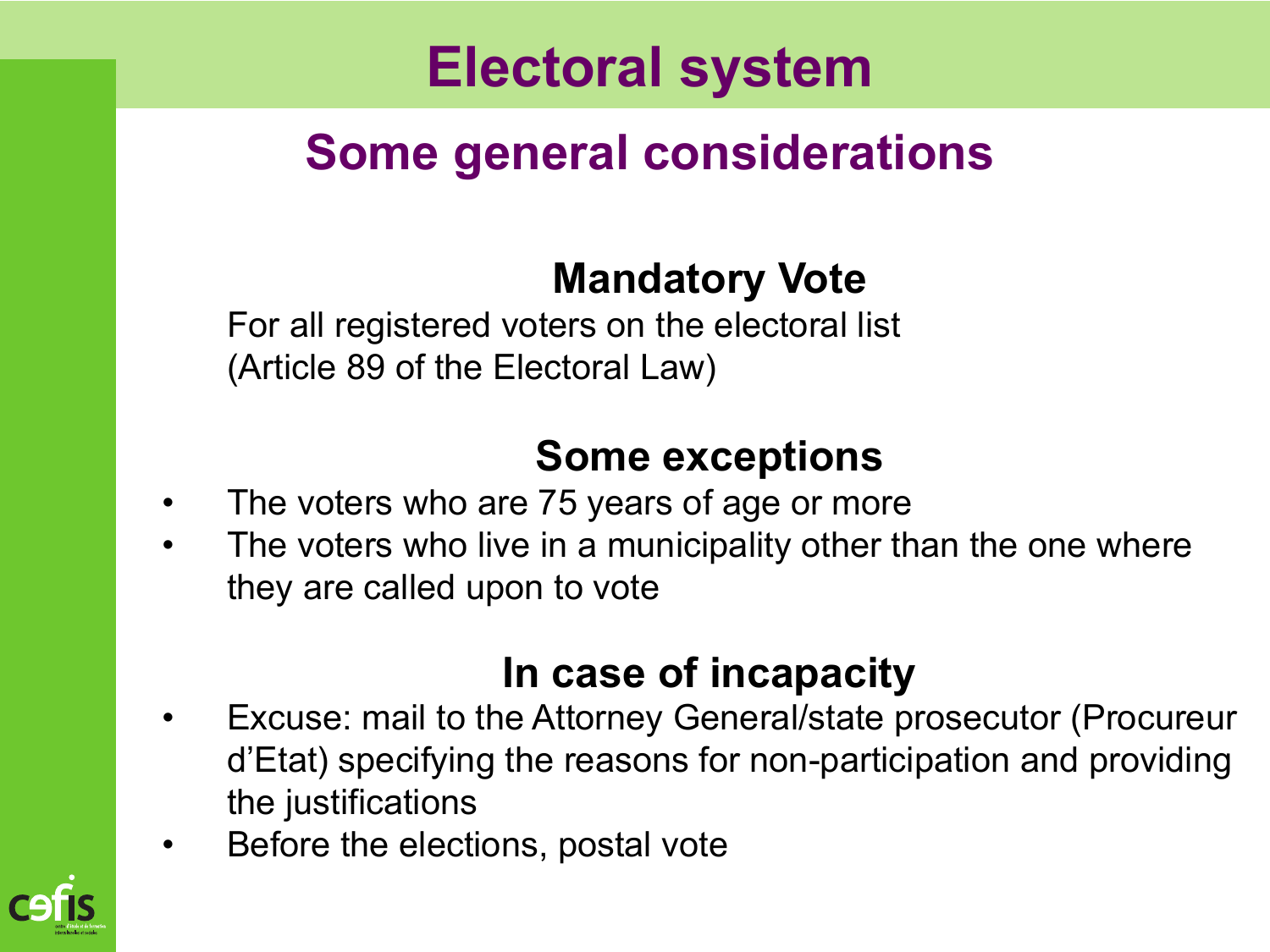## **Electoral system Postal vote/ballot by mail**

#### **Law of 8th March 2018 Extending the right of postal vote** :

Postal vote is now open to everyone who has addressed the request before a certain date. From now on people can decide if they whether want to vote in an office on the day of elections or if they prefer postal vote.

Possibility to register online on electoral list by filling out a document on the website MyGuichet.lu. The document has to contain the electronic signature

#### **Deadline for postal vote**

The request for postal vote has to be addressed to the town hall by mail or by post

- At the earliest 12 weeks before and at the latest 25 days before election day if the letter is send to a Luxemburgish address
- At the earliest 12 weeks before and at the latest 40 days before election day if the letter has to be send abroad

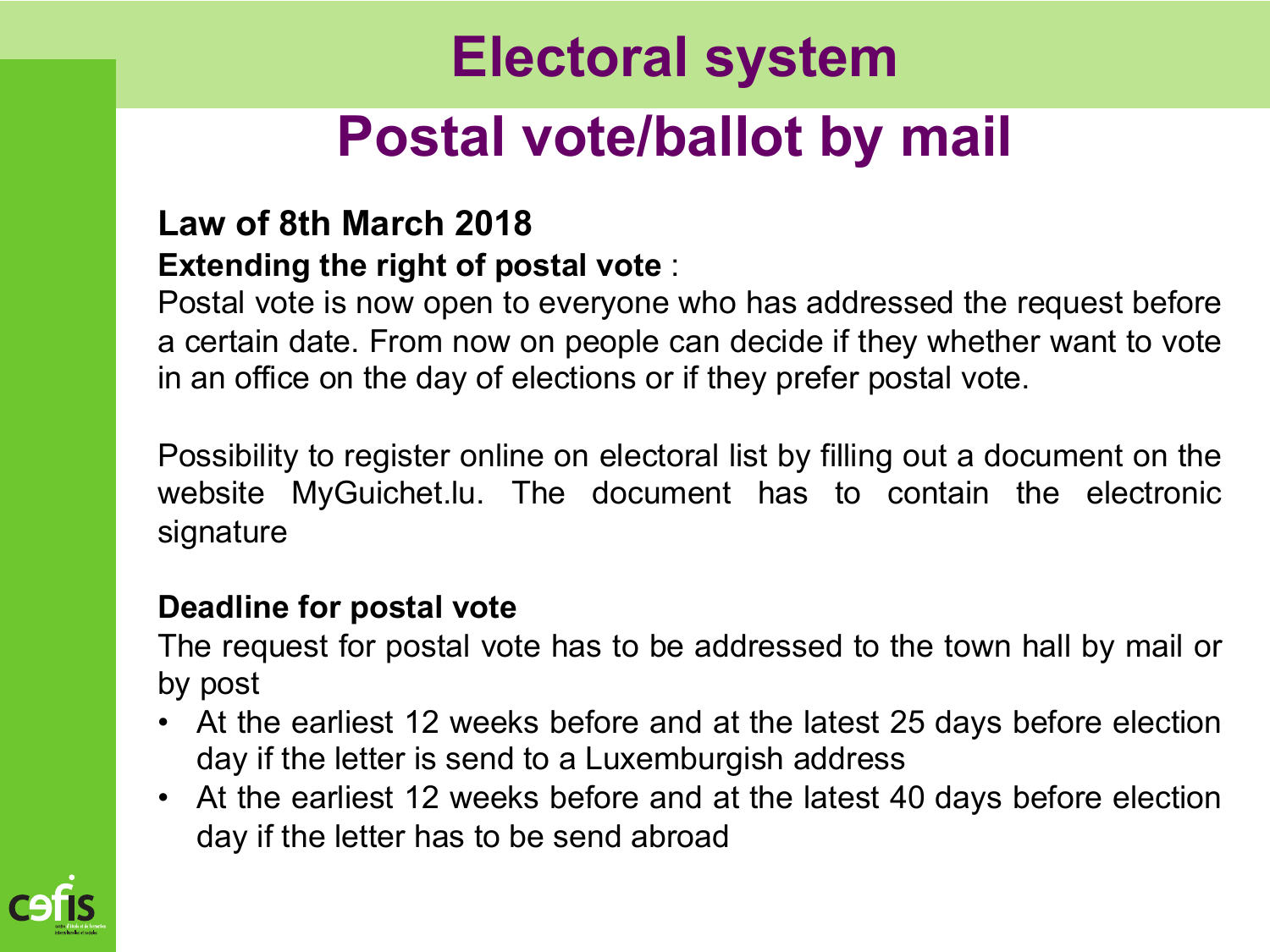## **The political system in the Luxembourg**

### **8 political parties for national elections in 2018 :**

- **Kommunistisch Partei (KPL)**
- **Déi Lénk**
- **Déi Gréng**
- **Lëtzebuerger Sozialistesch Aarbechterpartei - LSAP**
- **Demokratesch Partei – DP**
- **Chrëschtlech-Sozial Vollekspartei – CSV**
- **Alternativ Demokratesch Reformpartei – ADR**
- **Piraten**

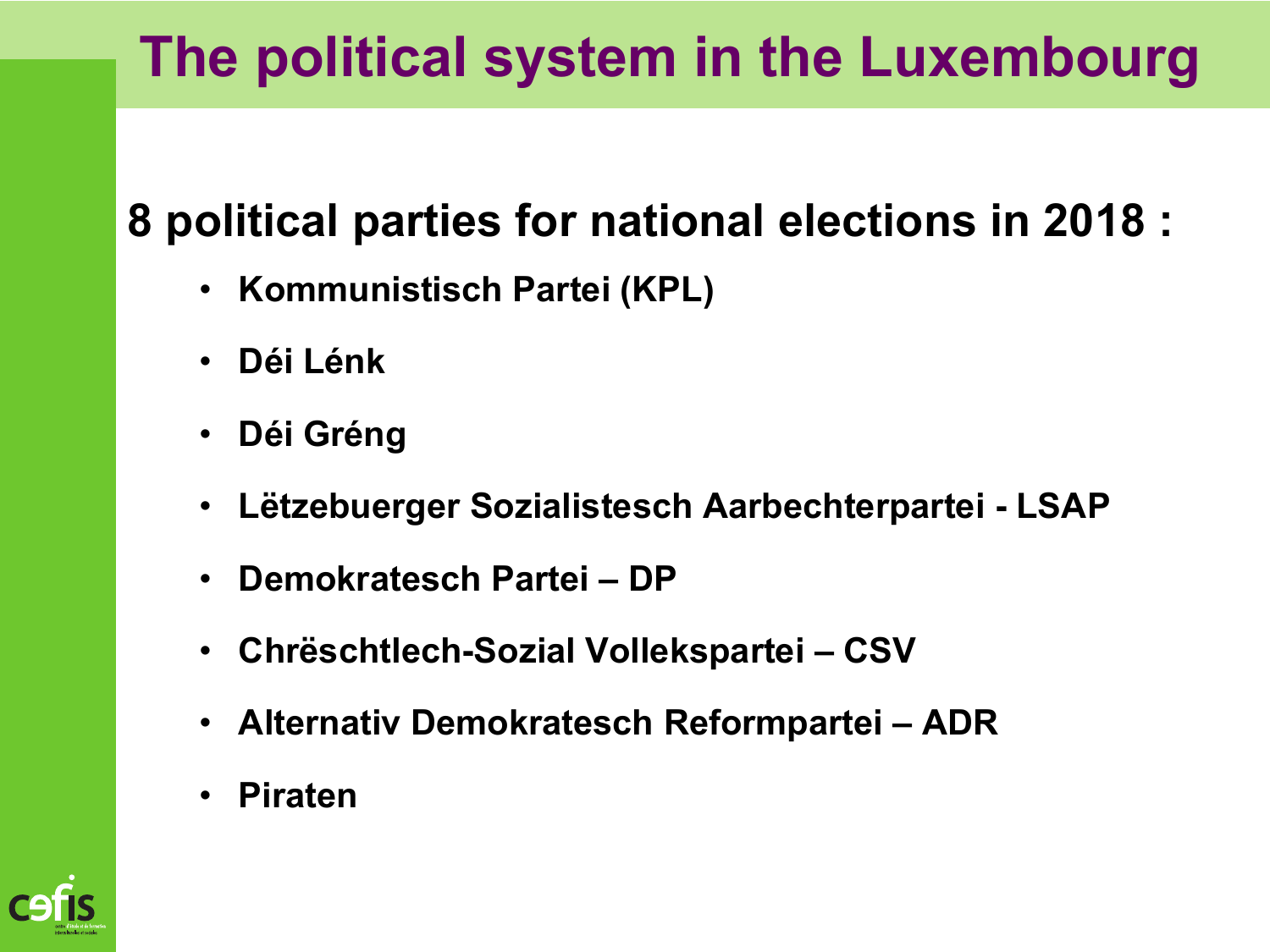## **Some benchmarks on electoral system**

## **Municipal elections**

- 102 municipalities are concerned by local elections
- Everyone has the right to vote. Luxembourgish nationals have the obligation to vote, non-Luxembourgish residents can vote under certain circumstances

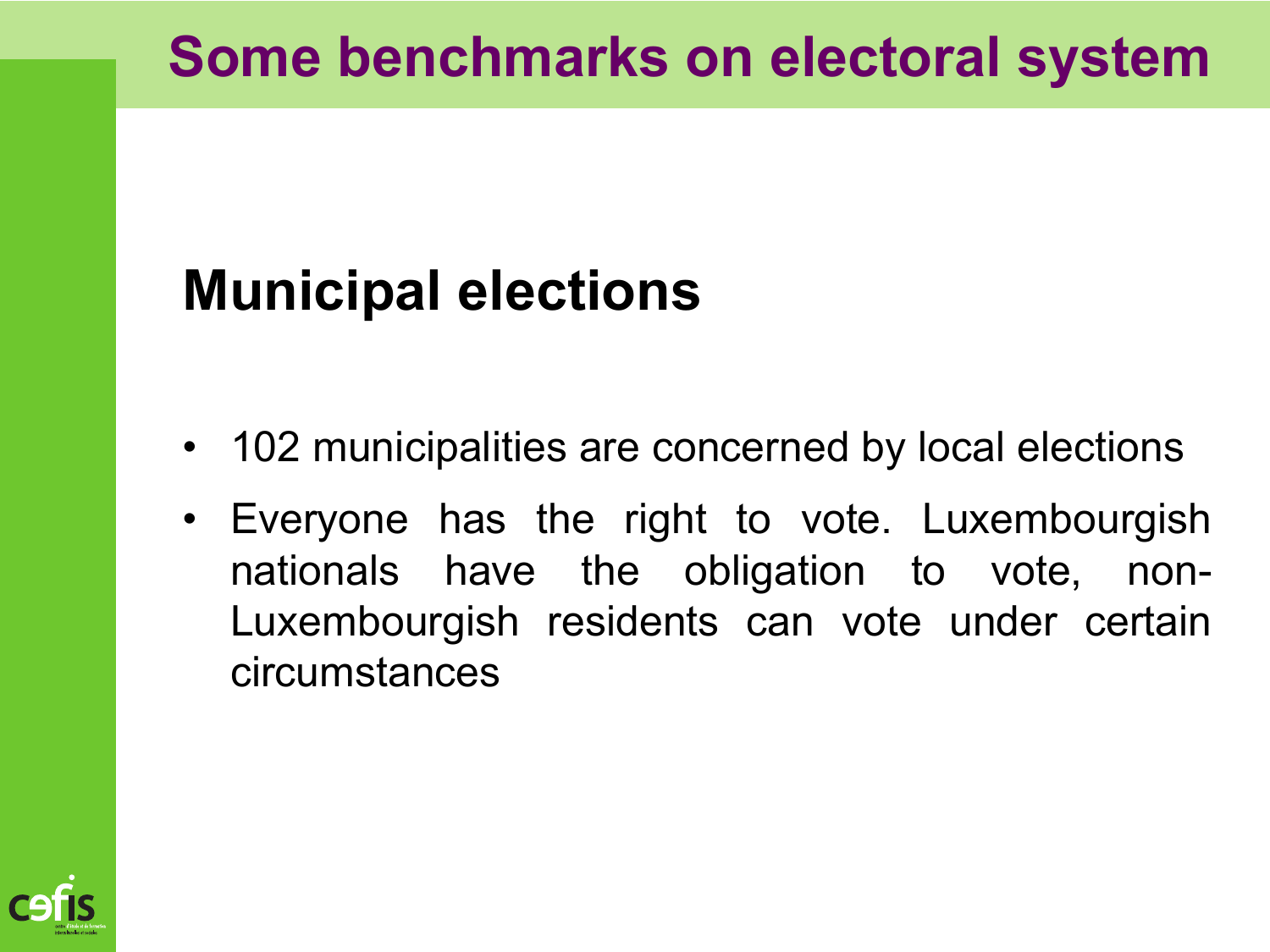## **To be a voter in the municipal elections**

## **Non-Luxembourgish residents**

- Must have resided in Luxembourg for at least 5 years before the date of the registration on the electoral register
- Only the last year of residence has to be continuous, without interruption
- Must make a registration application for the electoral register at the municipality of residence

### **For all the residents**

Must be 18 years old the day of the election

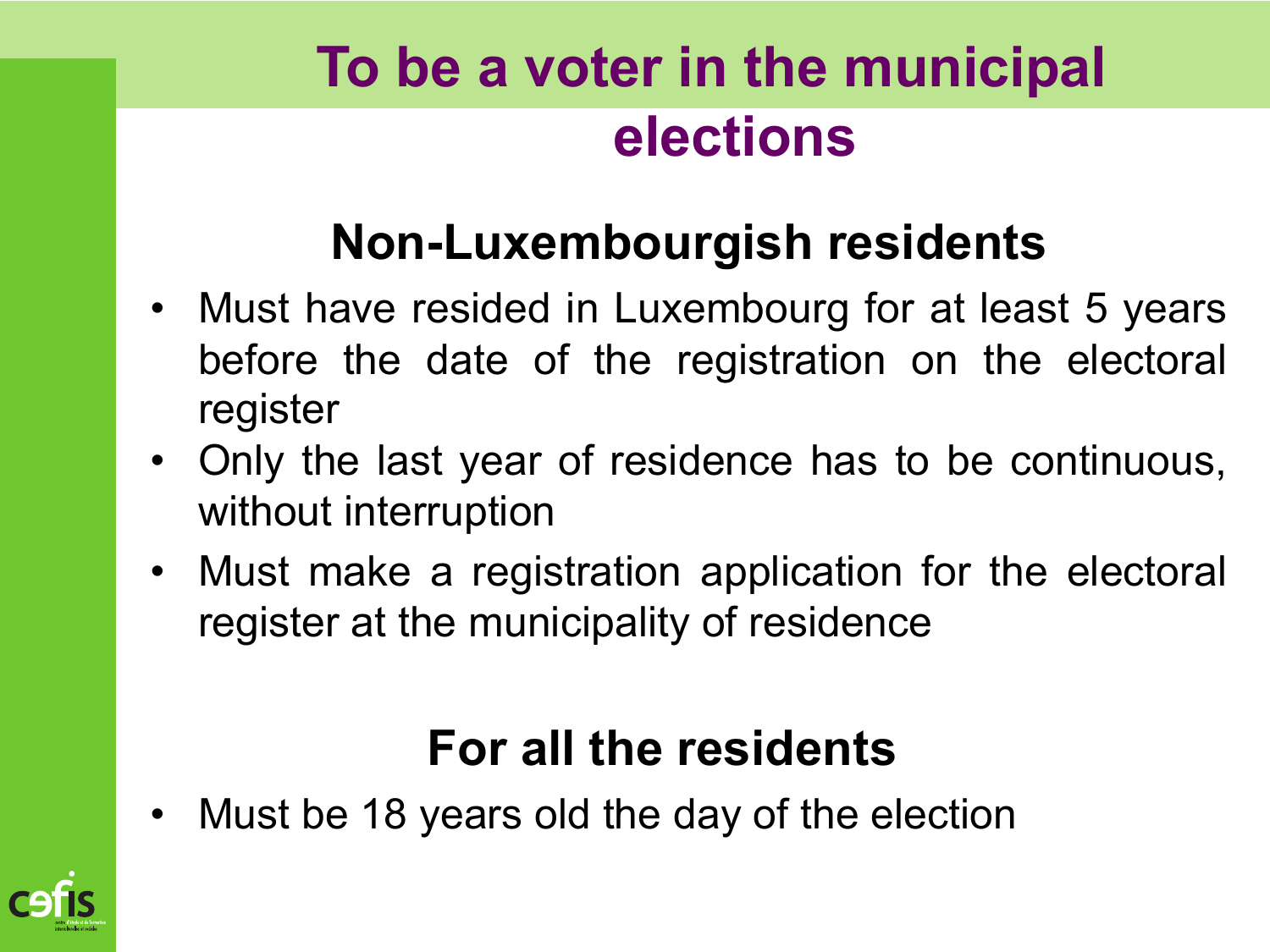## **To be a voter in the municipal elections**

### **Steps for foreign residents :**

• The voter must go personally to the municipal administration to register on the electoral register with a valid identity document

• Complete a pre-printed form, a formal declaration stating your nationality, your address and that you are not deprived of the right to vote in your country of origin

• Possibility to register online on electoral list by filling out an document on the website MyGuichet.lu. The document has to contain the electronic signature

- $\triangleright$  Registration can be done throughout the year
- $\triangleright$  Once registered on the list, the vote is mandatory
- $\triangleright$  Possibility to be struck off the lists on request
- $\triangleright$  You are not deprived of the right to vote in your country of origin

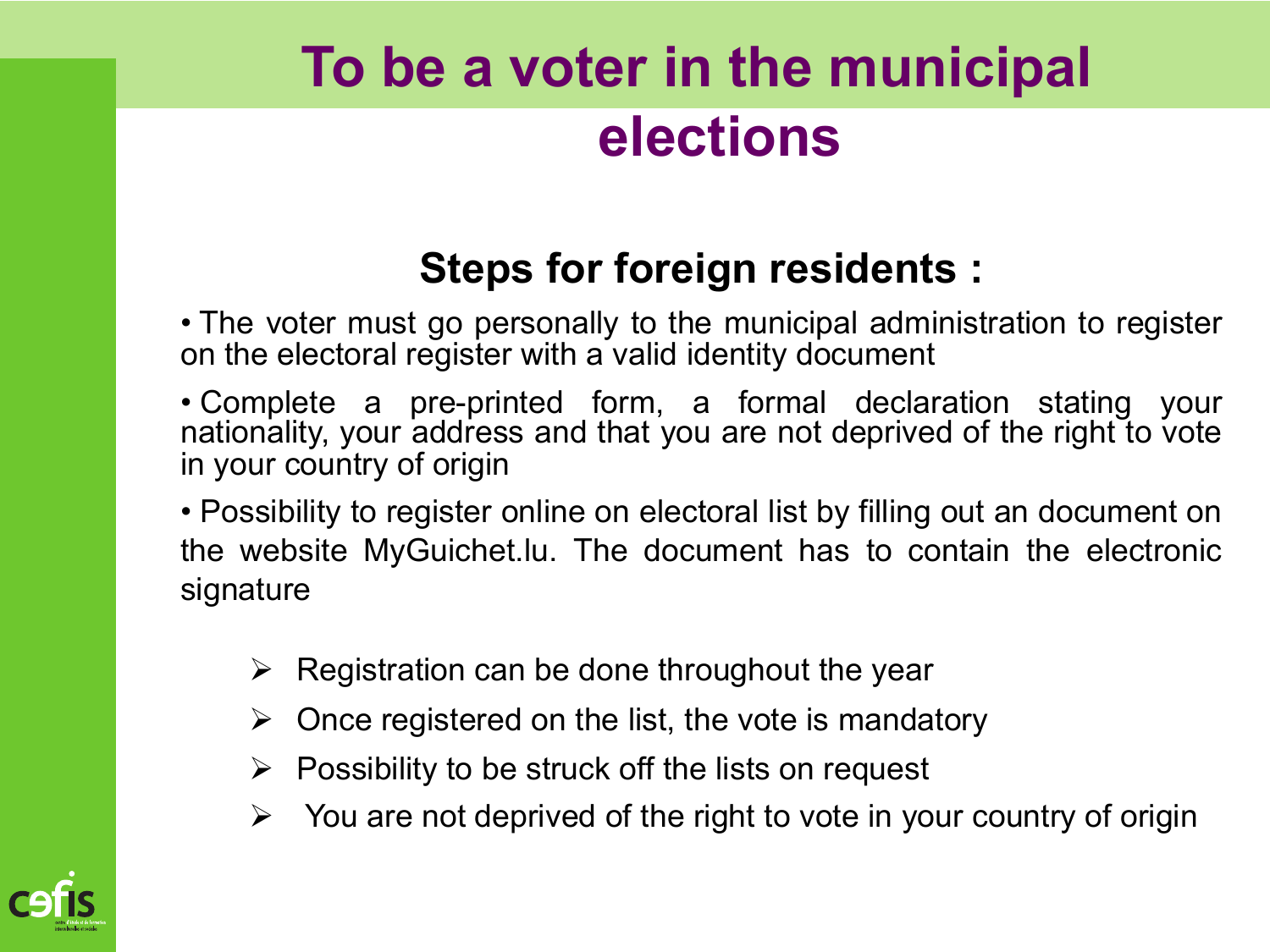# **To be a candidate in the municipal elections**

### **Non-Luxembourgish residents :**

• Must reside in Luxembourg since 5 years on the day of the filing of the list of candidates

- Only the last year of residence has to be continuous, without interruption
- Foreign candidates, have access to the posts of mayor and alderman

### **For all the residents :**

- Must live at least 6 months in the municipality
- Must be 18 years of age on election day

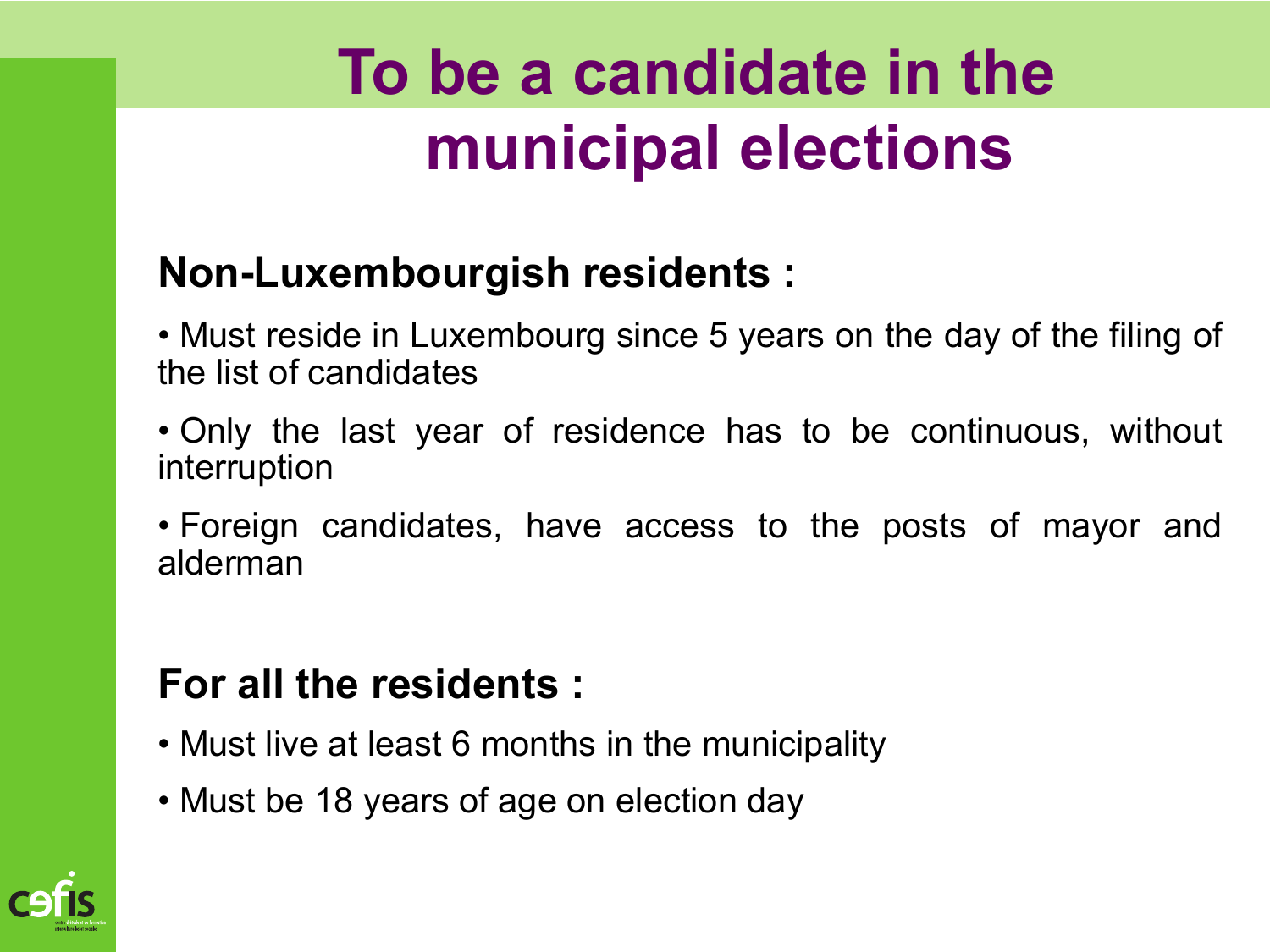# **To be a voter in the European elections**

### **Foreigners from an EU Member State**

- Must reside in Luxemburg
- Must make a registration application for the electoral register at the municipality

#### **Residents :**

• Must be 18 years old the day of the election

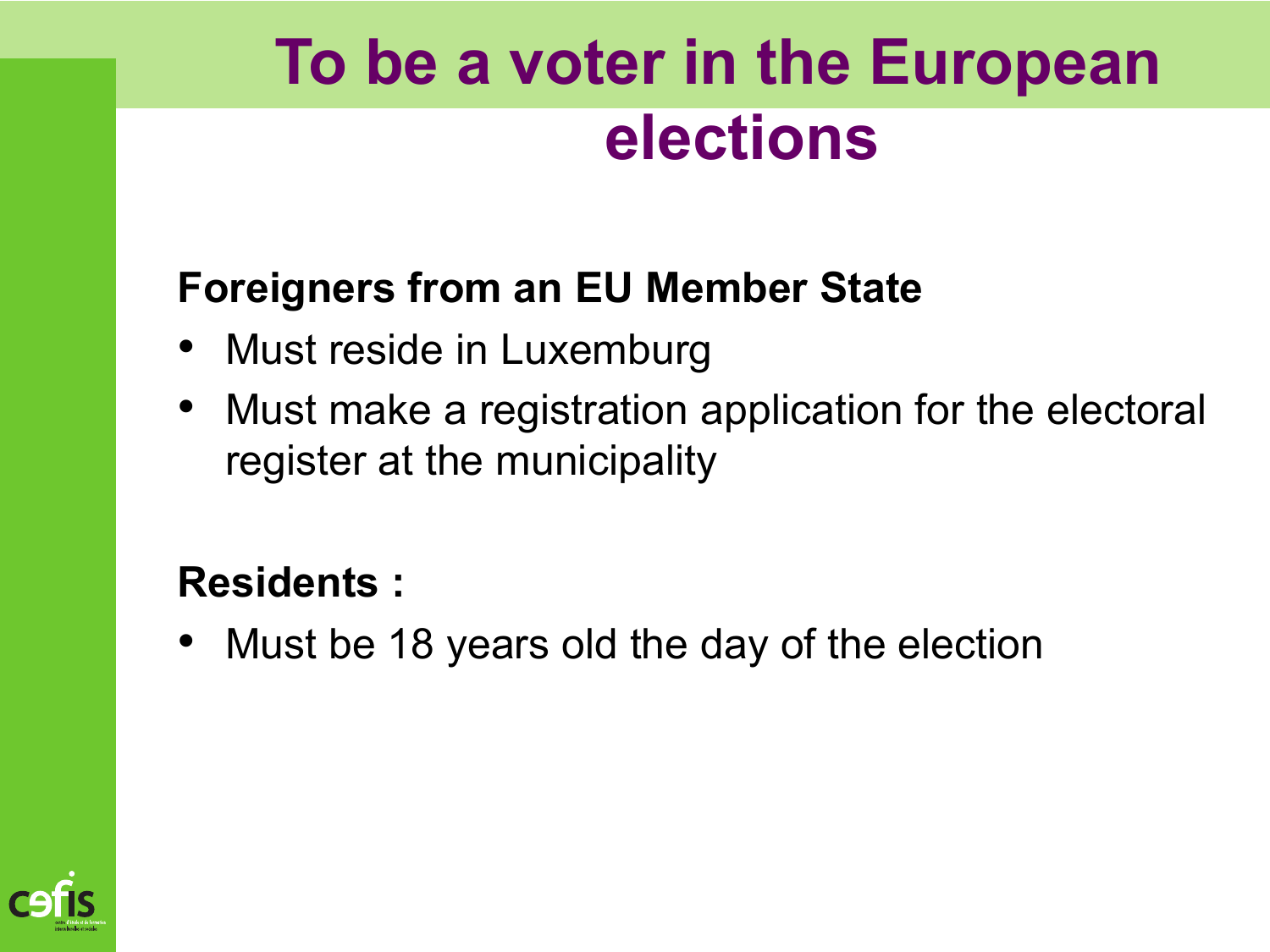# **To be a voter in the European elections**

### **Steps for foreigners from an EU Member State:**

• The voter must go personally to the municipal administration to register on the electoral register with a valid identity document

• Complete a pre-printed form, a formal declaration stating your nationality, your address and that you are not deprived of the right to vote in your country of origin

• Possibility to register online on electoral list by filling out a document on the website MyGuichet.lu. The document has to contain the electronic signature

- $\triangleright$  Registration can be done throughout the year
- $\triangleright$  Once registered on the list, the vote is mandatory
- $\triangleright$  Possibility to be struck off the lists on request
- $\triangleright$  Registering in Luxemburg doesn't give you the permission to vote in your country of origin for the European elections

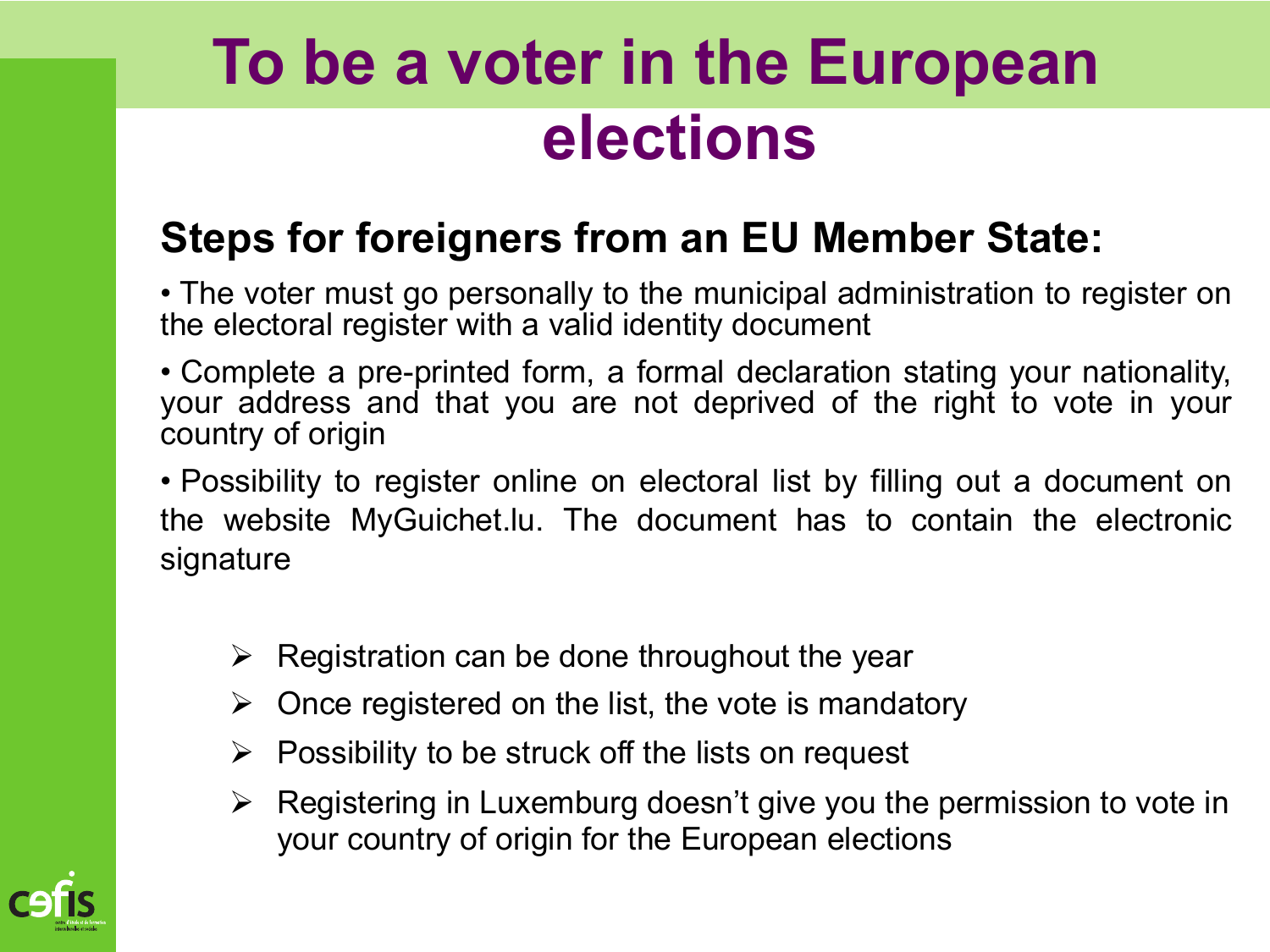# **To be a candidate in the European elections**

6 deputies have to be elected for Luxembourg.

Political groups/parties have to compose a list of candidates.

#### **To be eligible :**

- Must be a Luxembourgish citizen or a foreign citizen from an EU member state
- Must be 18 years of age on election day

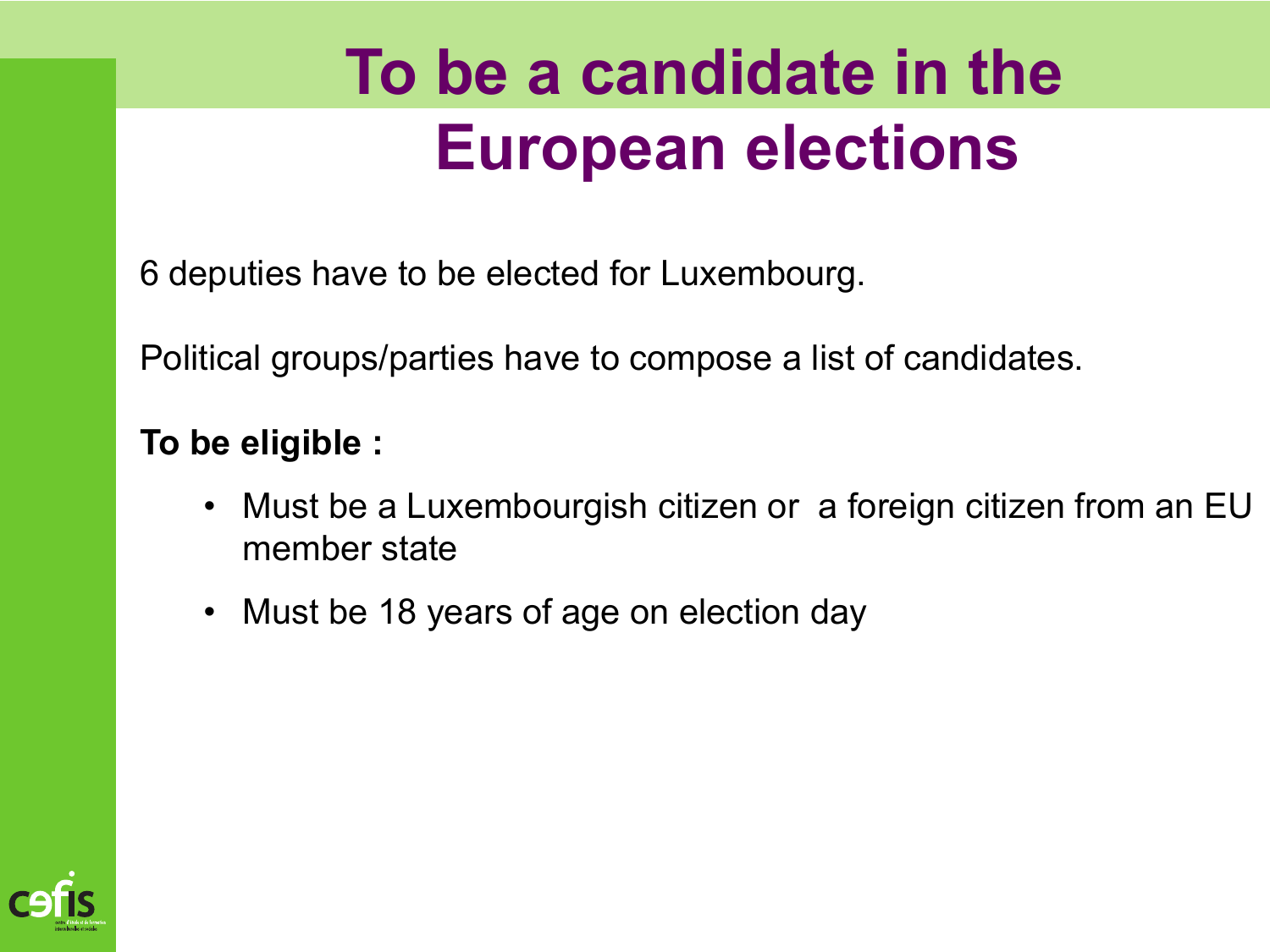# **The day of elections**

5 days prior the elections, the municipal administration sends a convening letter to the voters. The letter contains information on polling station's opening hours, the address of the polling office, instructions for the voter as well as the list of candidates.

### **The day of elections:**

**Polling stations opening hours : 8.00 to 14.00**

**Voters have to bring an identity document**

- **1. Identity is verified**
- **2. Voter receives ballot**
- **3. Voter votes inside voting booth**
- **4. Deposit of ballot**

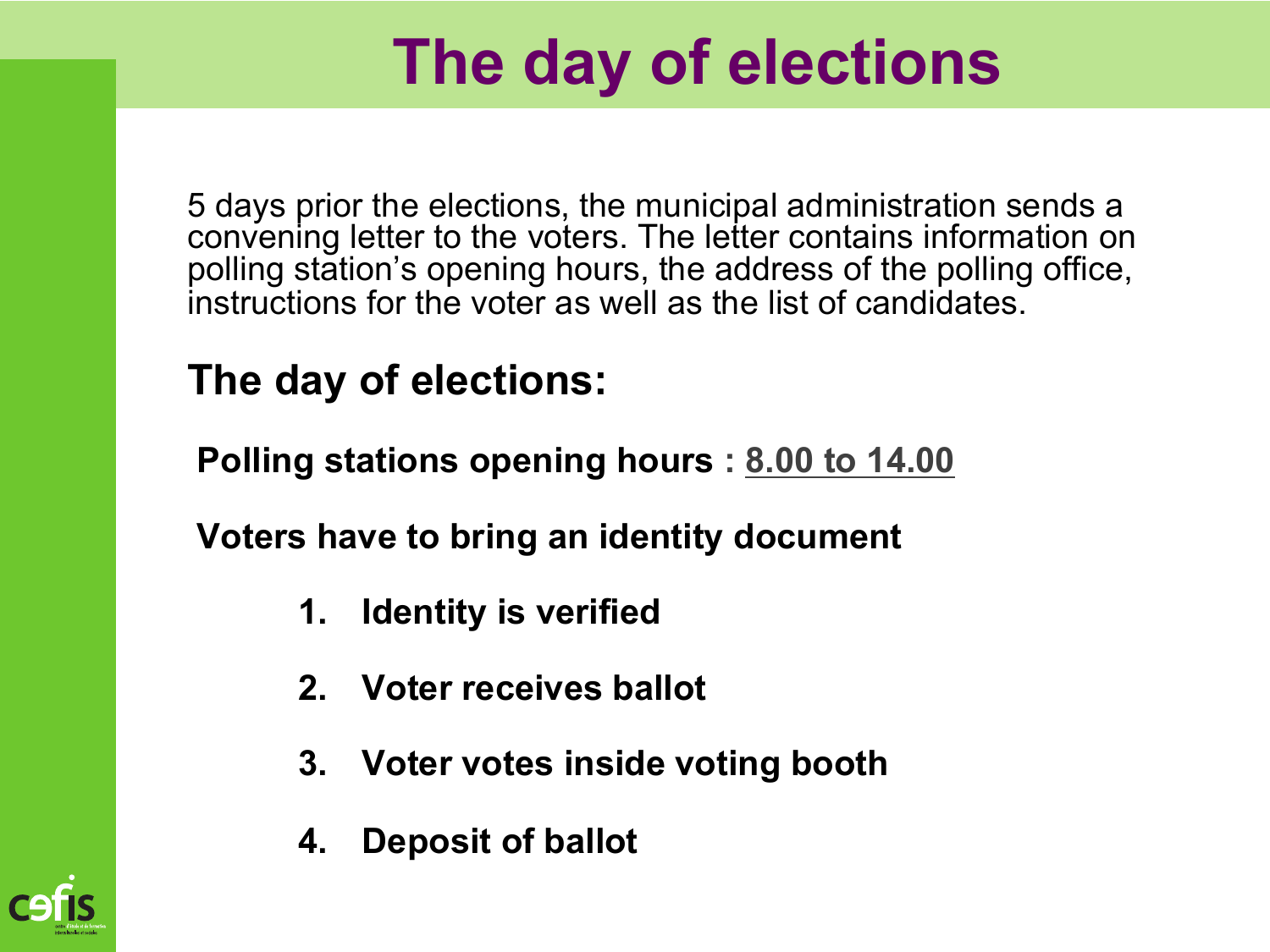## **Municipal elections**

## **Two types of voting system : Majority and proportional voting**

#### **Majority voting**

7 members municipalities < 999 inhabitants 9 members municipalities with 1.000 to 2.999 inhabitants

#### **Proportional voting**

11 members municipalities with 3.000 to 5.999 inhabitants 13 members municipalities with 6.000 to 9.999 inhabitants 15 members municipalities with 10.000 to 14.999 inhabitants 17 members municipalities with 15.000 to 19.999 inhabitants 19 members municipalities with 20.000 inhabitants or more 27 members municipal council of Luxembourg-City

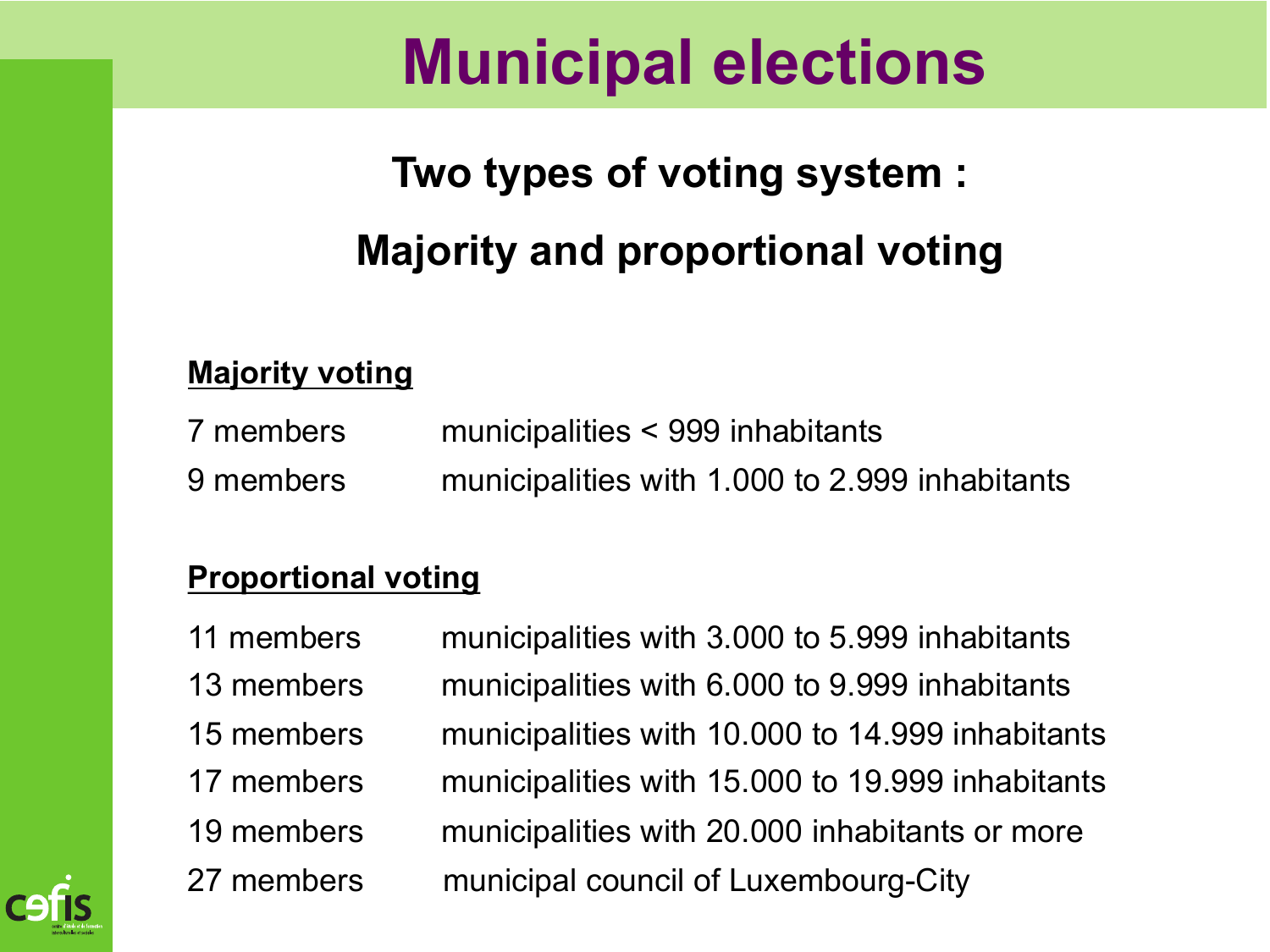#### **Majority voting :**

- 56 municipalities use majority voting (> 3 000 inhabitants)
- Individual candidatures
- The voter has as many votes as there are counsellors to be elected to the municipal council

**Example :** 

**7 counsellors to be elected**

| Delvaux  | Х |
|----------|---|
| Hoffmann |   |
| Kayser   | Х |
| Lang     |   |
| Michel   |   |
| Nelles   | Х |
| Thiry    | Х |
| Wetter   |   |
| Bertrand | Х |
| Lahr     | Х |
| Peters   | X |
| Wolter   |   |

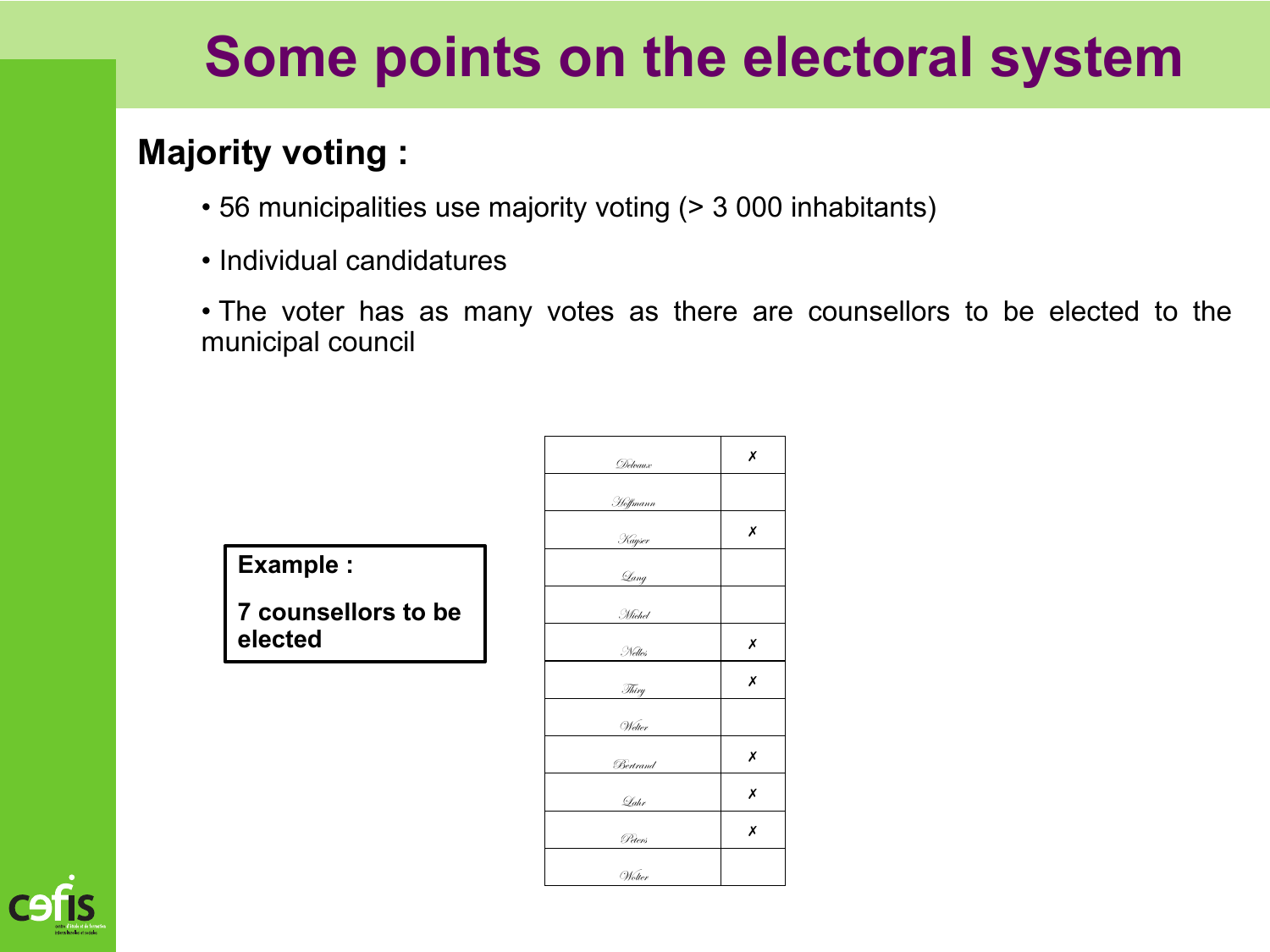### **Proportional voting**

- 46 municipalities use proportional voting (< 3 000 inhabitants)
- List of political parties
- Special note: vote by multiple sections.

To vote, the elector has three possibilities:

- Vote for a list
- Vote intra-list (several candidates on the same list)
- Vote inter-list (candidates on different lists)

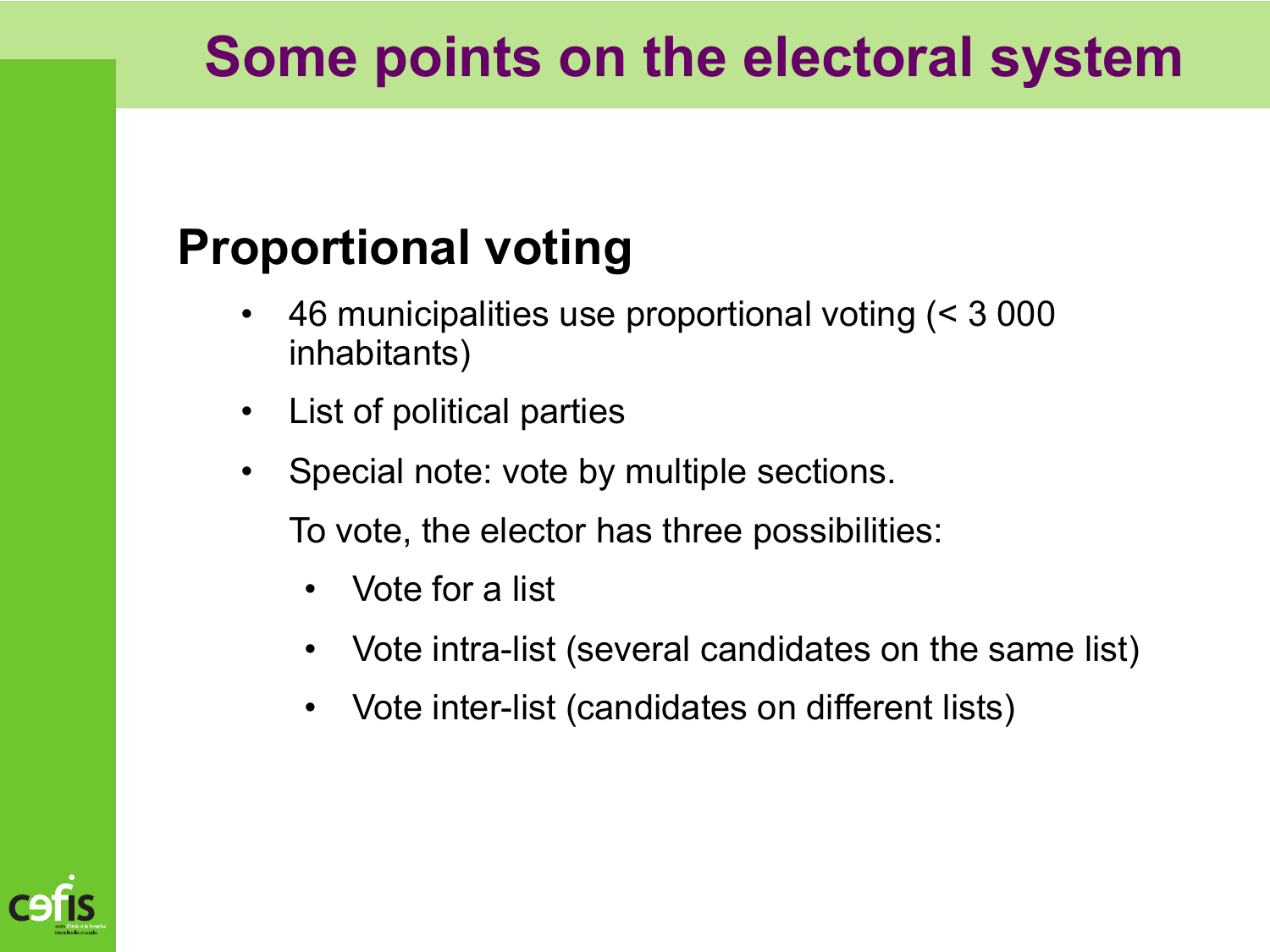#### **Vote for a list of candidates**





| ΙI           |  |
|--------------|--|
| Delvaux      |  |
| Hoffmann     |  |
| Kayser       |  |
| Qang         |  |
| Michel       |  |
| Nelles       |  |
| <u>Thiry</u> |  |
| Welter       |  |
| Bertrand     |  |
| Lahr         |  |
| Peters       |  |
| Wolter       |  |
| Dubois       |  |
| Kremer       |  |
| . Filam      |  |

|                 | $\Box$ |  |
|-----------------|--------|--|
| Delvaux         |        |  |
| Hoffmann        |        |  |
| Kayser          |        |  |
| Qang            |        |  |
| Michel          |        |  |
| Nelles          |        |  |
| Thiry           |        |  |
| Wetter          |        |  |
| <u>Bertrand</u> |        |  |
| Lahr            |        |  |
| <u>Peters</u>   |        |  |
| Wolter          |        |  |
| Dubois          |        |  |
| Kremer          |        |  |
| Gdam            |        |  |

| П             |  |  |  |  |  |  |  |  |  |  |  |
|---------------|--|--|--|--|--|--|--|--|--|--|--|
| Delvaux       |  |  |  |  |  |  |  |  |  |  |  |
| Hoffmann      |  |  |  |  |  |  |  |  |  |  |  |
| Kayser        |  |  |  |  |  |  |  |  |  |  |  |
| Qang          |  |  |  |  |  |  |  |  |  |  |  |
| Michel        |  |  |  |  |  |  |  |  |  |  |  |
| Nelles        |  |  |  |  |  |  |  |  |  |  |  |
| Thiry         |  |  |  |  |  |  |  |  |  |  |  |
| Welter        |  |  |  |  |  |  |  |  |  |  |  |
| Bertrand      |  |  |  |  |  |  |  |  |  |  |  |
| Lahr          |  |  |  |  |  |  |  |  |  |  |  |
| <u>Peters</u> |  |  |  |  |  |  |  |  |  |  |  |
| Wolter        |  |  |  |  |  |  |  |  |  |  |  |
| Dubois        |  |  |  |  |  |  |  |  |  |  |  |
| Kremer        |  |  |  |  |  |  |  |  |  |  |  |
| . Fidam       |  |  |  |  |  |  |  |  |  |  |  |

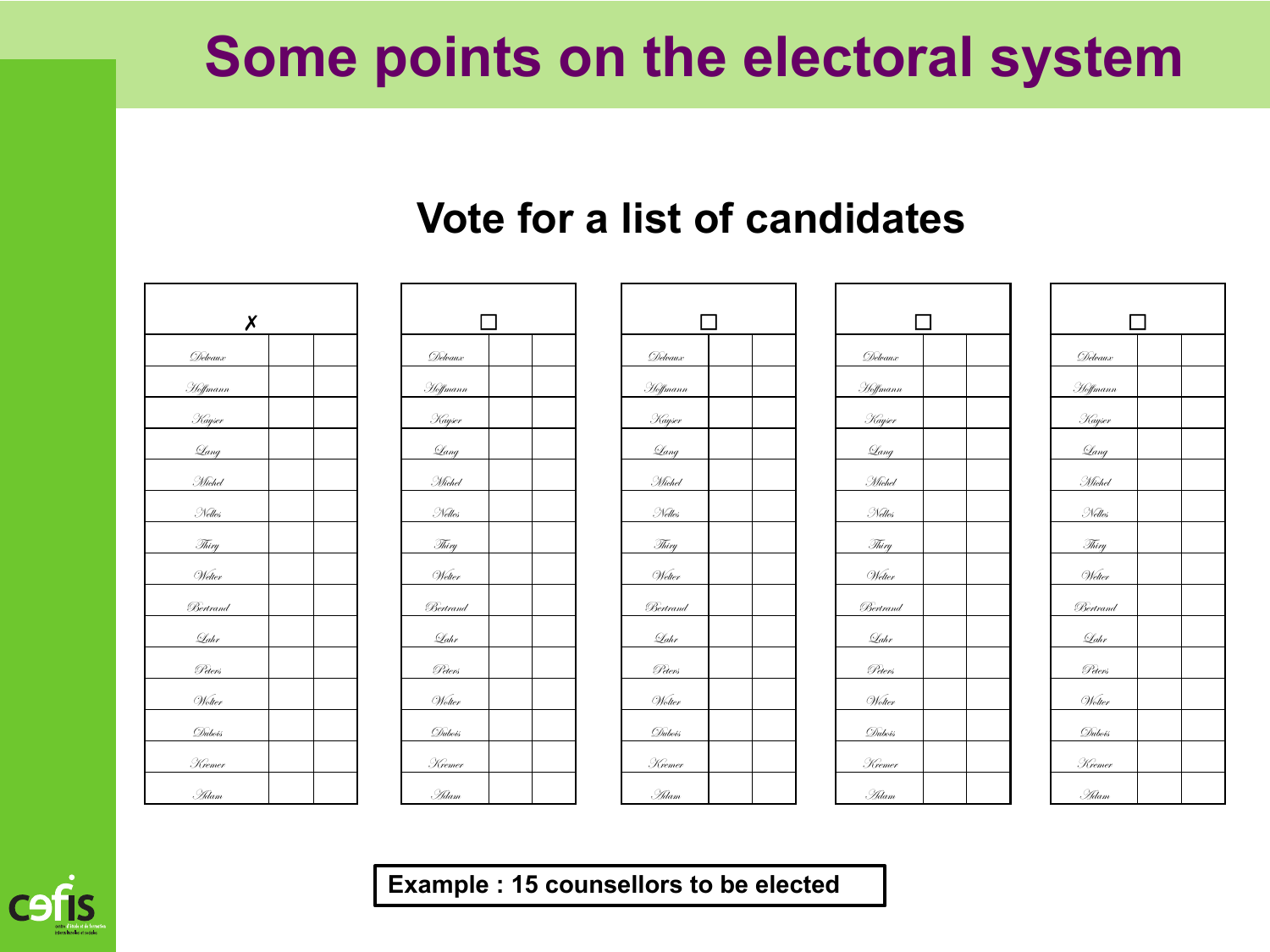#### **Vote for candidates on one list**

| $\Box$       |  | $\Box$   |   | $\Box$ |              | $\Box$ |             |          |
|--------------|--|----------|---|--------|--------------|--------|-------------|----------|
|              |  |          |   |        |              |        |             |          |
| Delvaux      |  | Delvaux  | Х | Х      | Delvaux      |        | Delvaux     | Delvaux  |
| Hoffmann     |  | Hoffmann |   |        | Hoffmann     |        | Hoffmann    | Hoffmann |
| Kayser       |  | Kayser   | Х | Х      | Kayser       |        | Kayser      | Kayser   |
| Lang         |  | Lang     |   |        | Lang         |        | Lang        | Qang     |
| Michel       |  | Michel   | Х | Х      | Michel       |        | Michel      | Michel   |
| Nelles       |  | Nelles   | Х | Х      | Nelles       |        | Nelles      | Nelles   |
| Thiry        |  | Thiry    | X |        | Thiry        |        | Thiry       | Thiry    |
| Welter       |  | Welter   |   |        | Wetter       |        | Welter      | Welter   |
| Bertrand     |  | Bertrand |   |        | Bertrand     |        | Bertrand    | Bertrand |
| Lahr         |  | Lahr     | X | Х      | Lahr         |        | Lahr        | Lahr     |
| Peters       |  | Peters   |   |        | Peters       |        | Peters      | Peters   |
| Wolter       |  | Wolter   | Х | Х      | Wolter       |        | Wolter      | Wolter   |
| Dubois       |  | Dubois   |   |        | Dubois       |        | Dubois      | Dubois   |
| Kremer       |  | Kremer   | X |        | Kremer       |        | Kremer      | Kremer   |
| <i>A</i> dam |  | Gdam     | Х |        | <i>A</i> dam |        | <b>Adam</b> | Gdam     |

| Г        |                     |                     |  |  |  |  |  |  |  |  |
|----------|---------------------|---------------------|--|--|--|--|--|--|--|--|
| Delvaux  | X                   | X                   |  |  |  |  |  |  |  |  |
| Hoffmann |                     |                     |  |  |  |  |  |  |  |  |
| Kayser   | Х                   | X                   |  |  |  |  |  |  |  |  |
| Qang     |                     |                     |  |  |  |  |  |  |  |  |
| Michel   | $\frac{\chi}{\chi}$ | $\frac{\chi}{\chi}$ |  |  |  |  |  |  |  |  |
| Nelles   | X                   | X                   |  |  |  |  |  |  |  |  |
| Thiry    | X                   |                     |  |  |  |  |  |  |  |  |
| Welter   |                     |                     |  |  |  |  |  |  |  |  |
| Bertrand |                     |                     |  |  |  |  |  |  |  |  |
| Lahr     | Х                   | Х                   |  |  |  |  |  |  |  |  |
| Peters   |                     |                     |  |  |  |  |  |  |  |  |
| Wolter   | X                   | X                   |  |  |  |  |  |  |  |  |
| Dubois   |                     |                     |  |  |  |  |  |  |  |  |
| Kremer   | X                   |                     |  |  |  |  |  |  |  |  |
| . Filam  | X                   |                     |  |  |  |  |  |  |  |  |

| $\Box$           |  |          | $\Box$ |   | $\Box$   | $\Box$ |          |  |  | $\Box$   |  |
|------------------|--|----------|--------|---|----------|--------|----------|--|--|----------|--|
| Delvaux          |  | Delvaux  | Х      | X | Delvaux  |        | Delvaux  |  |  | Delvaux  |  |
| <u> </u> effmann |  | Hoffmann |        |   | Hoffmann |        | Hoffmann |  |  | Hoffmann |  |
| Kayser           |  | Kayser   | X      | X | Kayser   |        | Kayser   |  |  | Kayser   |  |
| Qang             |  | Qang     |        |   | Qang     |        | Qang     |  |  | Lang     |  |
| Michel           |  | Michel   | Х      | X | Michel   |        | Michel   |  |  | Michel   |  |
| Nelles           |  | Nelles   | Х      | Х | Nelles   |        | Nelles   |  |  | Nelles   |  |
| Thiry            |  | Thiry    | Х      |   | Thiry    |        | Thiry    |  |  | Thiry    |  |
| Wetter           |  | Welter   |        |   | Wetter   |        | Wetter   |  |  | Welter   |  |
| Bertrand         |  | Bertrand |        |   | Bertrand |        | Bertrand |  |  | Bertrand |  |
| Lahr             |  | Lahr     | Х      | X | Lahr     |        | Lahr     |  |  | Lahr     |  |
| Peters           |  | Peters   |        |   | Peters   |        | Peters   |  |  | Peters   |  |
| Wolter           |  | Wolter   | Х      | X | Wolter   |        | Wolter   |  |  | Wolter   |  |
| Dubois           |  | Dubois   |        |   | Dubois   |        | Dubois   |  |  | Dubois   |  |
| Kremer           |  | Kremer   | Х      |   | Kremer   |        | Kremer   |  |  | Kremer   |  |
| .<br>Fidam       |  | . Fidam  | X      |   | . Hdam   |        | . Hdam   |  |  | . Hdam   |  |

| П        |  |
|----------|--|
| Delvaux  |  |
| Hoffmann |  |
| Kayser   |  |
| Qang     |  |
| Michel   |  |
| Nelles   |  |
| Thiry    |  |
| Welter   |  |
| Bertrand |  |
| Lahr     |  |
| Peters   |  |
| Wolter   |  |
| Dubois   |  |
| Kremer   |  |
| . Fidam  |  |

| П        |  |  |  |  |  |  |  |  |  |  |
|----------|--|--|--|--|--|--|--|--|--|--|
| Delvaux  |  |  |  |  |  |  |  |  |  |  |
| Hoffmann |  |  |  |  |  |  |  |  |  |  |
| Kayser   |  |  |  |  |  |  |  |  |  |  |
| Qang     |  |  |  |  |  |  |  |  |  |  |
| Michel   |  |  |  |  |  |  |  |  |  |  |
| Nelles   |  |  |  |  |  |  |  |  |  |  |
| Thiry    |  |  |  |  |  |  |  |  |  |  |
| Welter   |  |  |  |  |  |  |  |  |  |  |
| Bertrand |  |  |  |  |  |  |  |  |  |  |
| Lahr     |  |  |  |  |  |  |  |  |  |  |
| Peters   |  |  |  |  |  |  |  |  |  |  |
| Wolter   |  |  |  |  |  |  |  |  |  |  |
| Dubois   |  |  |  |  |  |  |  |  |  |  |
| Kremer   |  |  |  |  |  |  |  |  |  |  |
| Gdam     |  |  |  |  |  |  |  |  |  |  |

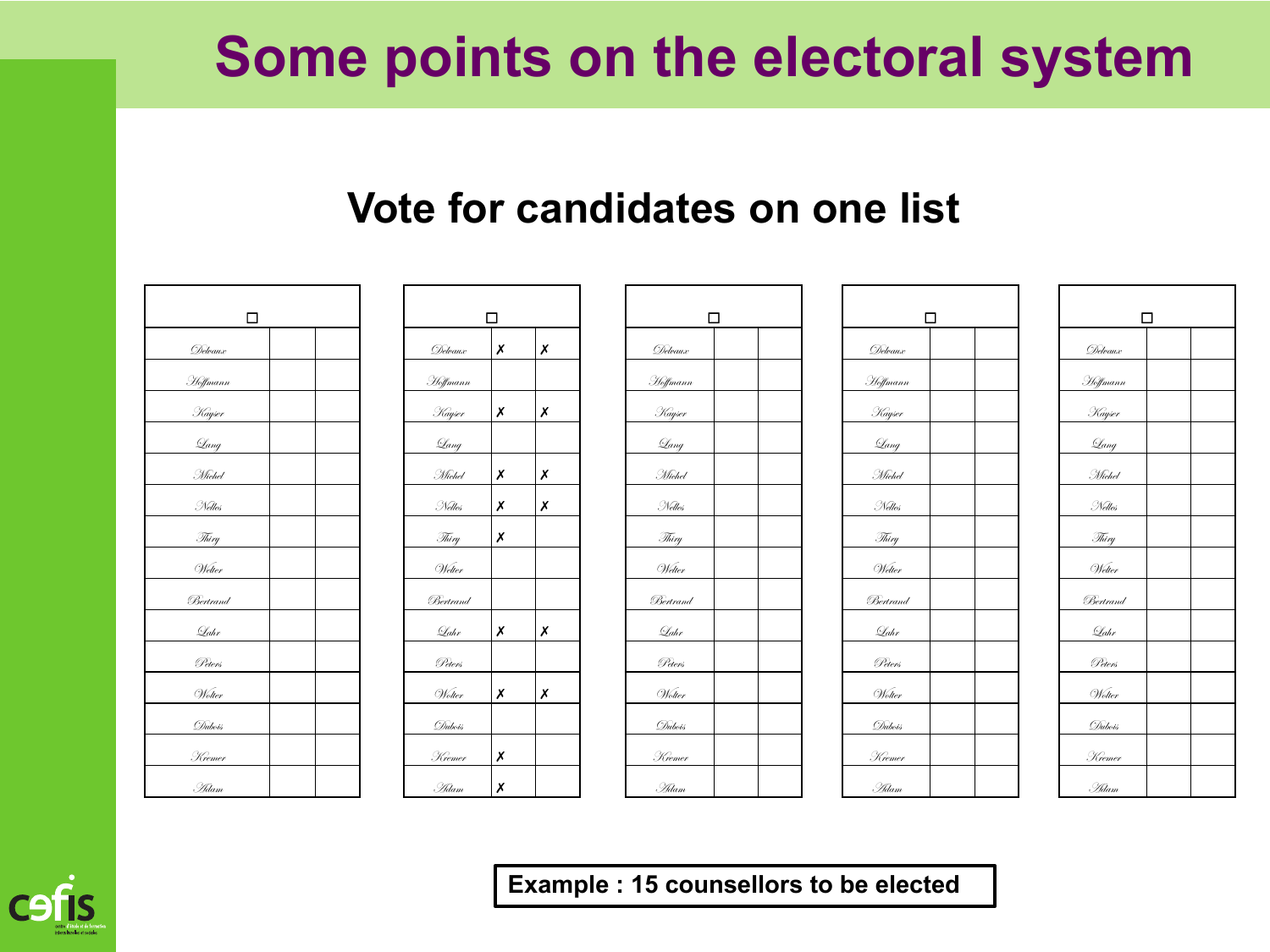#### **Vote for candidates on different lists**

| □                   |   |  |  |  |  |  |  |  |  |  |
|---------------------|---|--|--|--|--|--|--|--|--|--|
| Delvaux             |   |  |  |  |  |  |  |  |  |  |
| Hoffmann            | X |  |  |  |  |  |  |  |  |  |
| Kayser              |   |  |  |  |  |  |  |  |  |  |
| $\mathcal{Q}_{ang}$ |   |  |  |  |  |  |  |  |  |  |
| Michel              | X |  |  |  |  |  |  |  |  |  |
| Nelles              |   |  |  |  |  |  |  |  |  |  |
| Thiry               |   |  |  |  |  |  |  |  |  |  |
| Wetter              |   |  |  |  |  |  |  |  |  |  |
| Bertrand            |   |  |  |  |  |  |  |  |  |  |
| Lahr                |   |  |  |  |  |  |  |  |  |  |
| Peters              |   |  |  |  |  |  |  |  |  |  |
| Wolter              |   |  |  |  |  |  |  |  |  |  |
| Dubois              |   |  |  |  |  |  |  |  |  |  |
| Kremer              |   |  |  |  |  |  |  |  |  |  |
| Gdam                |   |  |  |  |  |  |  |  |  |  |

|               | П |   |
|---------------|---|---|
| Delvaux       |   |   |
| Hoffmann      |   |   |
| <u>Kayser</u> |   |   |
| Lang          |   |   |
| Michel        |   |   |
| Nelles        |   |   |
| Thiry         |   |   |
| Wetter        |   |   |
| Bertrand      | X | X |
| Lahr          |   |   |
| Peters        |   |   |
| Wolter        |   |   |
| Dubois        |   |   |
| Kremer        | Х | Х |
| Gdam          |   |   |

| $\Box$   |   |  | $\Box$ |          |   | $\Box$           |          |   | $\Box$ |              |   | $\Box$ |               |   |              |
|----------|---|--|--------|----------|---|------------------|----------|---|--------|--------------|---|--------|---------------|---|--------------|
| Delvaux  |   |  |        | Delvaux  |   |                  | Delvaux  |   |        | Delvaux      |   |        | Delvaux       |   |              |
| Hoffmann | Х |  |        | Hoffmann |   |                  | Hoffmann |   |        | Hoffmann     | Х |        | Hoffmann      |   |              |
| Kayser   |   |  |        | Kayser   |   |                  | Kayser   |   |        | Kayser       |   |        | Kayser        |   |              |
| Lang     |   |  |        | Lang     |   |                  | Lang     |   |        | Lang         |   |        | Lang          |   |              |
| Michel   | X |  |        | Michel   |   |                  | Michel   |   |        | Michel       | Х |        | Michel        |   |              |
| Nelles   |   |  |        | Nelles   |   |                  | Nelles   | X |        | Nelles       |   |        | Nelles        |   |              |
| Thiry    |   |  |        | Thiry    |   |                  | Thiry    |   |        | Thiry        |   |        | Thiry         |   |              |
| Welter   |   |  |        | Wetter   |   |                  | Welter   |   |        | Welter       |   |        | Welter        |   |              |
| Bertrand |   |  |        | Bertrand | Х | $\boldsymbol{x}$ | Bertrand |   |        | Bertrand     |   |        | Bertrand      | X | x            |
| Lahr     |   |  |        | Lahr     |   |                  | Lahr     |   |        | Lahr         |   |        | Lahr          |   |              |
| Peters   |   |  |        | Peters   |   |                  | Peters   |   |        | Peters       |   |        | Peters        |   |              |
| Wolter   |   |  |        | Wolter   |   |                  | Wolter   |   |        | Wolter       |   |        | Wolter        |   |              |
| Dubois   |   |  |        | Dubois   |   |                  | Dubois   | Х |        | Dubois       | Х |        | Dubois        |   |              |
| Kremer   |   |  |        | Kremer   | Х | X                | Kremer   |   |        | Kremer       |   |        | Kremer        |   |              |
| Gdam     |   |  |        | Gdam     |   |                  | Gdam     |   |        | <i>A</i> dam |   |        | <i>Fi</i> dam | Х | $\pmb{\chi}$ |

|          | П |  |
|----------|---|--|
| Delvaux  |   |  |
| Hoffmann | X |  |
| Kayser   |   |  |
| Dang     |   |  |
| Michel   | X |  |
| Nelles   |   |  |
| Thiry    |   |  |
| Welter   |   |  |
| Bertrand |   |  |
| Lahr     |   |  |
| Peters   |   |  |
| Wolter   |   |  |
| Dubois   | X |  |
| Kremer   |   |  |
| Gdam     |   |  |

| г<br>$\overline{\phantom{a}}$ |   |   |  |  |  |
|-------------------------------|---|---|--|--|--|
| Delvaux                       |   |   |  |  |  |
| Hoffmann                      |   |   |  |  |  |
| Kayser                        |   |   |  |  |  |
| Qang                          |   |   |  |  |  |
| Michel                        |   |   |  |  |  |
| Nelles                        |   |   |  |  |  |
| Thiry                         |   |   |  |  |  |
| Welter                        |   |   |  |  |  |
| Bertrand                      | X | X |  |  |  |
| Lahr                          |   |   |  |  |  |
| Peters                        |   |   |  |  |  |
| Wolter                        |   |   |  |  |  |
| Dubois                        |   |   |  |  |  |
| Kremer                        |   |   |  |  |  |
| Gdam                          | X | X |  |  |  |

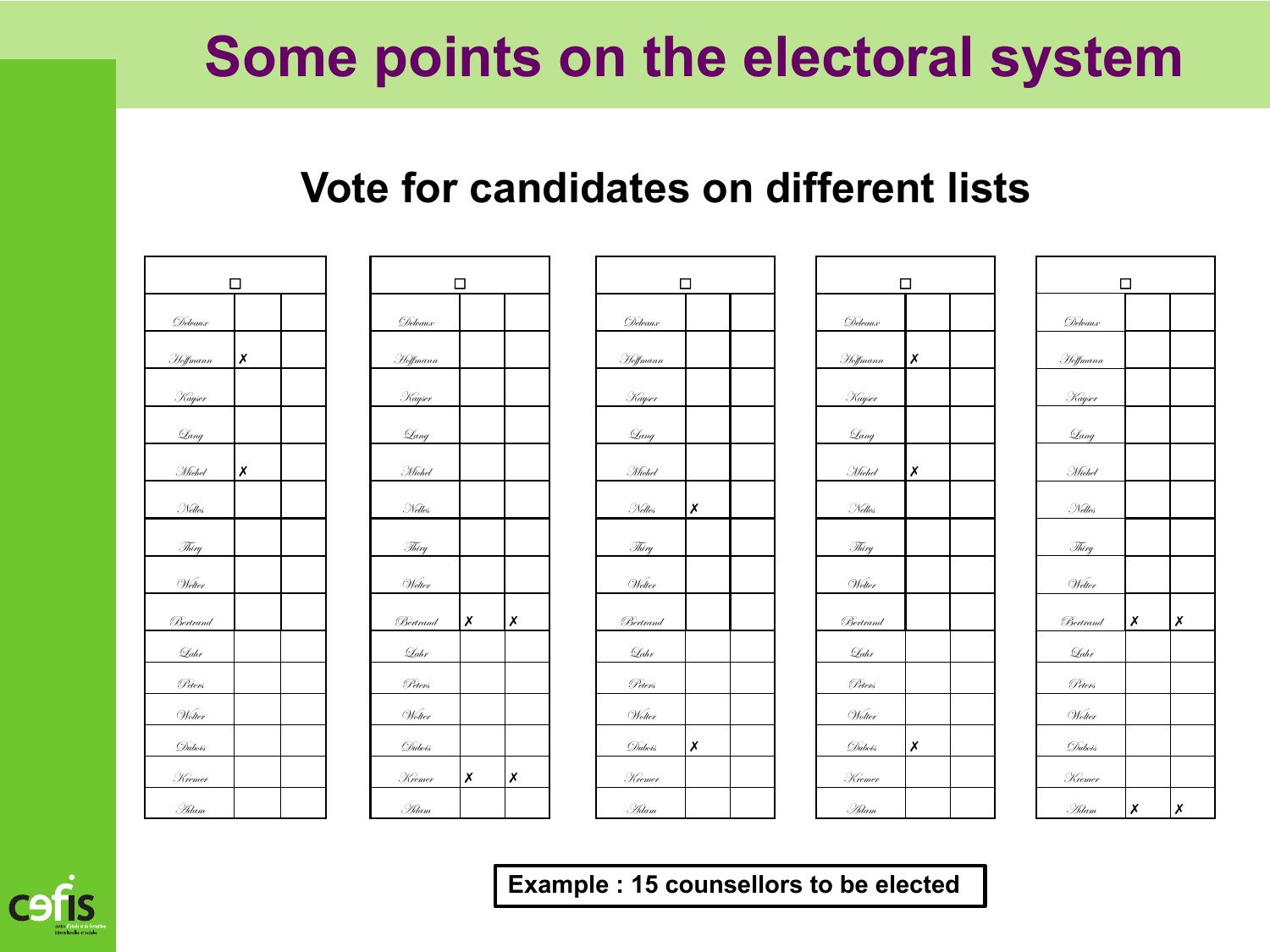

| Х        |   |  |
|----------|---|--|
| Delvaux  |   |  |
| Hoffmann |   |  |
| Kayser   |   |  |
| Qang     | X |  |
| Michel   |   |  |
| Nelles   |   |  |
| Thiry    |   |  |
| Welter   | X |  |
| Bertrand |   |  |
| Lahr     |   |  |
| Peters   | Х |  |
| Wolter   |   |  |
| Dubois   |   |  |
| Kremer   |   |  |
| . Gdam   |   |  |

| $\pmb{\mathsf{X}}$ |   |  |              |   |   |          |   |                  |                                 |   |  |          |   |                |
|--------------------|---|--|--------------|---|---|----------|---|------------------|---------------------------------|---|--|----------|---|----------------|
| Delvaux            |   |  | Delvaux      |   |   | Delvaux  |   |                  | Delvaux                         |   |  | Delvaux  |   |                |
| Hoffmann           |   |  | Hoffmann     |   |   | Hoffmann |   |                  | Hoffm <u>ann</u>                | Х |  | Hoffmann | Х |                |
| Kayser             |   |  | Kayser       | Х | Х | Kayser   |   |                  | Kayser                          |   |  | Kayser   |   |                |
| Qang               | Х |  | Lang         |   |   | Qang     |   |                  | Lang                            |   |  | Lang     |   |                |
| Michel             |   |  | Michel       |   |   | Michel   |   |                  | Michel                          |   |  | Michel   |   |                |
| Nelles             |   |  | Nelles       |   |   | Nelles   |   |                  | Nelles                          |   |  | Nelles   |   |                |
| Thiry              |   |  | Thiry        |   |   | Thiry    | X | $\boldsymbol{x}$ | Thiry                           |   |  | Thiry    |   |                |
| Welter             | Х |  | Welter       |   |   | Welter   |   |                  | Wetter                          |   |  | Welter   |   |                |
| Bertrand           |   |  | Bertrand     |   |   | Bertrand |   |                  | $\mathcal{B}\!\mathit{ertrand}$ | X |  | Bertrand |   |                |
| Lahr               |   |  | Lahr         |   |   | Lahr     |   |                  | Lahr                            |   |  | Lahr     |   |                |
| Peters             | X |  | Peters       |   |   | Peters   | X |                  | Peters                          |   |  | Peters   |   |                |
| Wolter             |   |  | Wolter       |   |   | Wolter   |   |                  | Wolter                          |   |  | Wolter   |   |                |
| Dubois             |   |  | Dubois       |   |   | Dubois   |   |                  | Dubois                          | Х |  | Dubois   |   |                |
| Kremer             |   |  | Kremer       | Х | Х | Kremer   |   |                  | Kremer                          | Х |  | Kremer   | x | $\pmb{\times}$ |
| Gdam               |   |  | <i>A</i> dam |   |   | Gdam     |   |                  | .<br>Hdam                       |   |  | Gdam     |   |                |

| ΙI                         |   |   |  |  |  |
|----------------------------|---|---|--|--|--|
| Delvaux                    |   |   |  |  |  |
| Hoffmann                   |   |   |  |  |  |
| Kayser                     |   |   |  |  |  |
| $\underline{{\mathcal Q}}$ |   |   |  |  |  |
| Michel                     |   |   |  |  |  |
| Melles                     |   |   |  |  |  |
| Thiry                      | X | X |  |  |  |
| Welter                     |   |   |  |  |  |
| Bertrand                   |   |   |  |  |  |
| Lahr                       |   |   |  |  |  |
| Peters                     | X |   |  |  |  |
| Wolter                     |   |   |  |  |  |
| Dubois                     |   |   |  |  |  |
| Kremer                     |   |   |  |  |  |
| . Ildam                    |   |   |  |  |  |

| П        |                     |  |  |  |  |
|----------|---------------------|--|--|--|--|
| Delvaux  |                     |  |  |  |  |
| Hoffmann | Х                   |  |  |  |  |
| Kayser   |                     |  |  |  |  |
| Qang     |                     |  |  |  |  |
| Michel   |                     |  |  |  |  |
| Nelles   |                     |  |  |  |  |
| Thiry    |                     |  |  |  |  |
| Welter   |                     |  |  |  |  |
| Bertrand | X                   |  |  |  |  |
| Lahr     |                     |  |  |  |  |
| Peters   |                     |  |  |  |  |
| Wolter   |                     |  |  |  |  |
| Dubois   | $\frac{\chi}{\chi}$ |  |  |  |  |
| Kremer   | X                   |  |  |  |  |
| Gdam     |                     |  |  |  |  |

| $\mathbf{L}$ |   |   |  |  |
|--------------|---|---|--|--|
| Delvaux      |   |   |  |  |
| Hoffmann     | Х |   |  |  |
| Kayser       |   |   |  |  |
| Qang         |   |   |  |  |
| Michel       |   |   |  |  |
| Melles       |   |   |  |  |
| Thiry        |   |   |  |  |
| Welter       |   |   |  |  |
| Bertrand     |   |   |  |  |
| Lahr         |   |   |  |  |
| Peters       |   |   |  |  |
| Wolter       |   |   |  |  |
| Dubois       |   |   |  |  |
| Kremer       | Х | X |  |  |
| Gdam         |   |   |  |  |

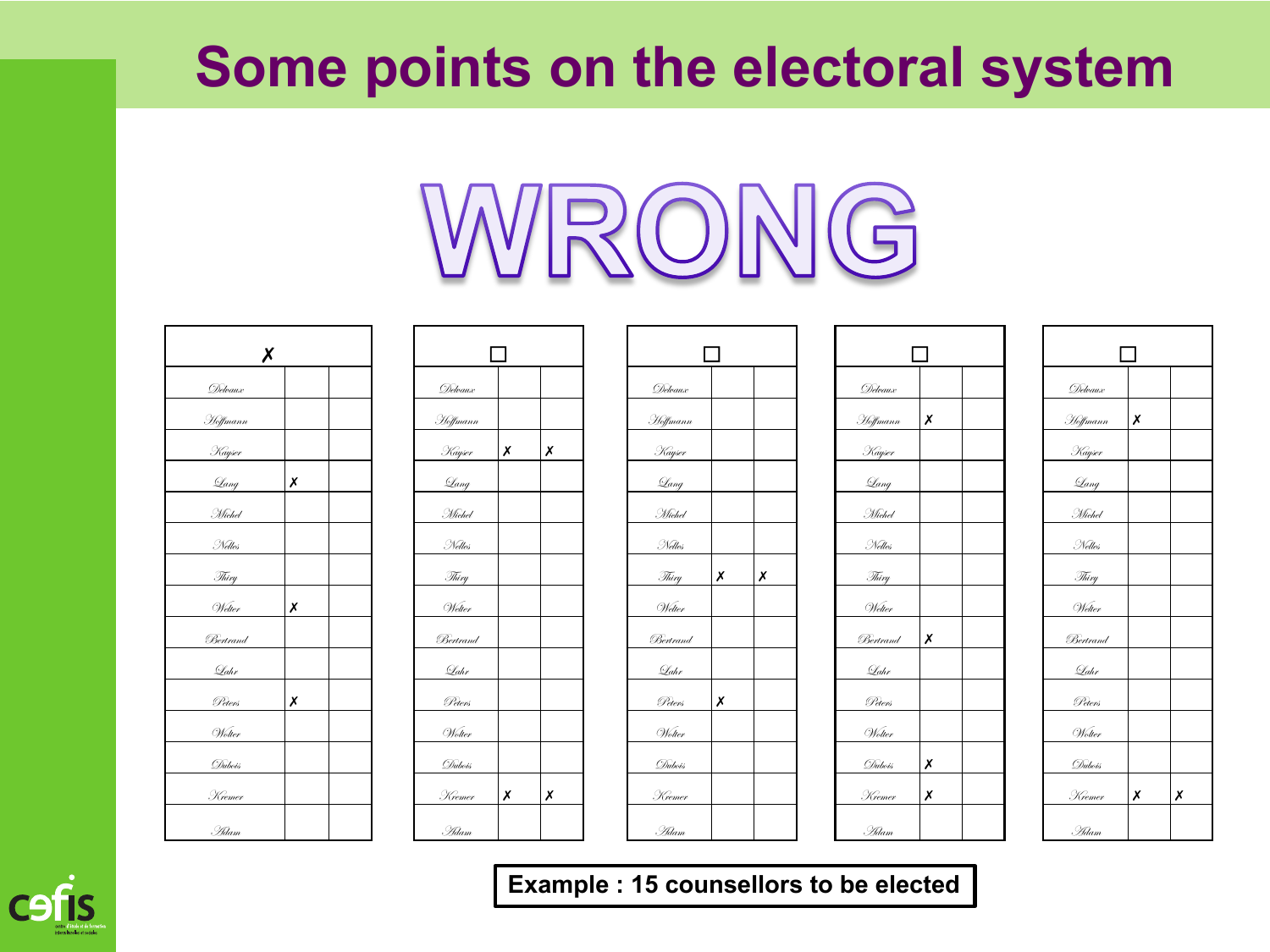# **WHY SHOULD YOU VOTE?**

There are no provinces and no departments in Luxembourg.

The municipality is the only decentralized authority.

The Constitution grants the municipalities local autonomy that is the power to manage themselves, through their own internal bodies.

- Public transports
- Culture and sports
- Waste management
- **Crèches**
- Housing
- Spatial urban planning and development
- Primary education
- Taxes et subsides
- Etc.